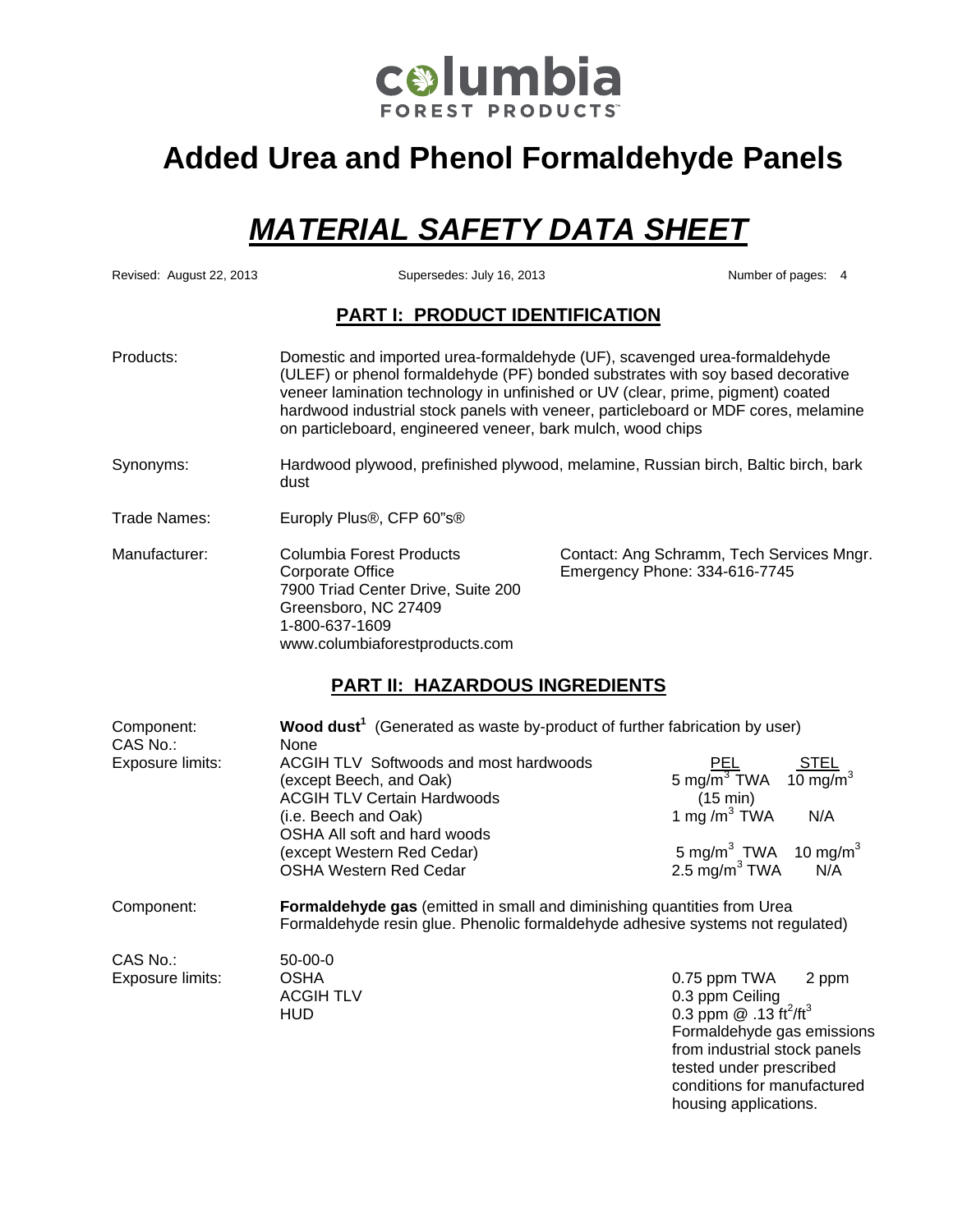## **PART III: PHYSICAL PROPERTIES**

| Description:                                                                    | Unfinished and UV Finished multi-ply composite wood panels consisting of various<br>combinations of hardwood or decorative veneer faces, bonded to other wood veneers,<br>particleboard, medium density fiberboard, lumber, or hardboard. Generally used in<br>cabinets, furnishings, laminated block flooring, and in other non-structural applications.<br>Typically provided as 4' X 8' panels, but available in other sizes. Thicknesses range<br>from under 1/8" to over 1". |
|---------------------------------------------------------------------------------|-----------------------------------------------------------------------------------------------------------------------------------------------------------------------------------------------------------------------------------------------------------------------------------------------------------------------------------------------------------------------------------------------------------------------------------------------------------------------------------|
| Specific gravity:<br>Boiling point:<br>Solubility in water:<br>Appearance/Odor: | Usually less than 1, but varies depending on wood species and moisture content.<br>Not applicable.<br>Insoluble.<br>Normal for natural wood. Light to dark in color. Color and odor vary by species<br>and expired time since processing.                                                                                                                                                                                                                                         |

# **PART IV: FIRE AND EXPLOSION DATA**

| Flash point:<br>Autoignition temp.:<br>Explosive limits in air:<br>Extinguishing media:<br>Special fire fighting<br>procedures:<br>Unusual fire and<br>explosion hazard: | 600° F for wood.<br>Varies (typically $400^{\circ}$ F to $500^{\circ}$ F)<br>N/A for hardwood plywood. 40 $g/m3$ (LEL) for wood dust.<br>Water, carbon dioxide, sand<br>Follow established procedures for extinguishing wood source fire.<br>Hardwood plywood does not present an explosion hazard. Sawing, sanding, or<br>machining of hardwood plywood can produce wood dust as a by-product which<br>may present an explosion hazard if a dust cloud contacts an ignition source. An<br>airborne concentration of 40 grams of wood dust per cubic meter of air is often<br>used as the LEL for wood dust. |
|--------------------------------------------------------------------------------------------------------------------------------------------------------------------------|--------------------------------------------------------------------------------------------------------------------------------------------------------------------------------------------------------------------------------------------------------------------------------------------------------------------------------------------------------------------------------------------------------------------------------------------------------------------------------------------------------------------------------------------------------------------------------------------------------------|
|                                                                                                                                                                          | <b>PART V: REACTIVITY DATA</b>                                                                                                                                                                                                                                                                                                                                                                                                                                                                                                                                                                               |
| Stability:<br>Incompatibility:                                                                                                                                           | Stable under normal conditions.<br>Avoid contact with strong oxidizing agents and drying oils. Avoid open flame.<br>Product may ignite at temperatures in excess of 400°F, depending on length<br>of time of exposure.                                                                                                                                                                                                                                                                                                                                                                                       |
| Hazardous decom-<br>position products:                                                                                                                                   | Thermal and/or thermal oxidative decomposition of wood can produce irritating<br>and toxic fumes and gases, including carbon monoxide, hydrogen cyanide,                                                                                                                                                                                                                                                                                                                                                                                                                                                     |

aldehydes, organic acids, and polynuclear aromatic compounds.<br>Conditions to avoid: High temperatures and high relative humidity increase the rate of

emissions. Avoid open flames or other ignition source.<br>Storage: ln a cool, dry place, away from ignition sources. Provid Hazardous polymerization: Not applicable.

# **PART VI: HEALTH AND HAZARD DATA:**

High temperatures and high relative humidity increase the rate of formaldehyde

In a cool, dry place, away from ignition sources. Provide adequate ventilation.

| Eye contact:  | Gaseous formaldehyde may cause temporary irritation or a burning sensation.<br>Wood dust can cause mechanical irritation.        |
|---------------|----------------------------------------------------------------------------------------------------------------------------------|
| Skin contact: | Both formaldehyde and wood dust from various species of wood may evoke<br>allergic contact dermatitis in sensitized individuals. |
| Ingestion:    | Not likely to occur.                                                                                                             |
| Inhalation:   | Wood dust and/or formaldehyde may cause nasal dryness and/or irritation.                                                         |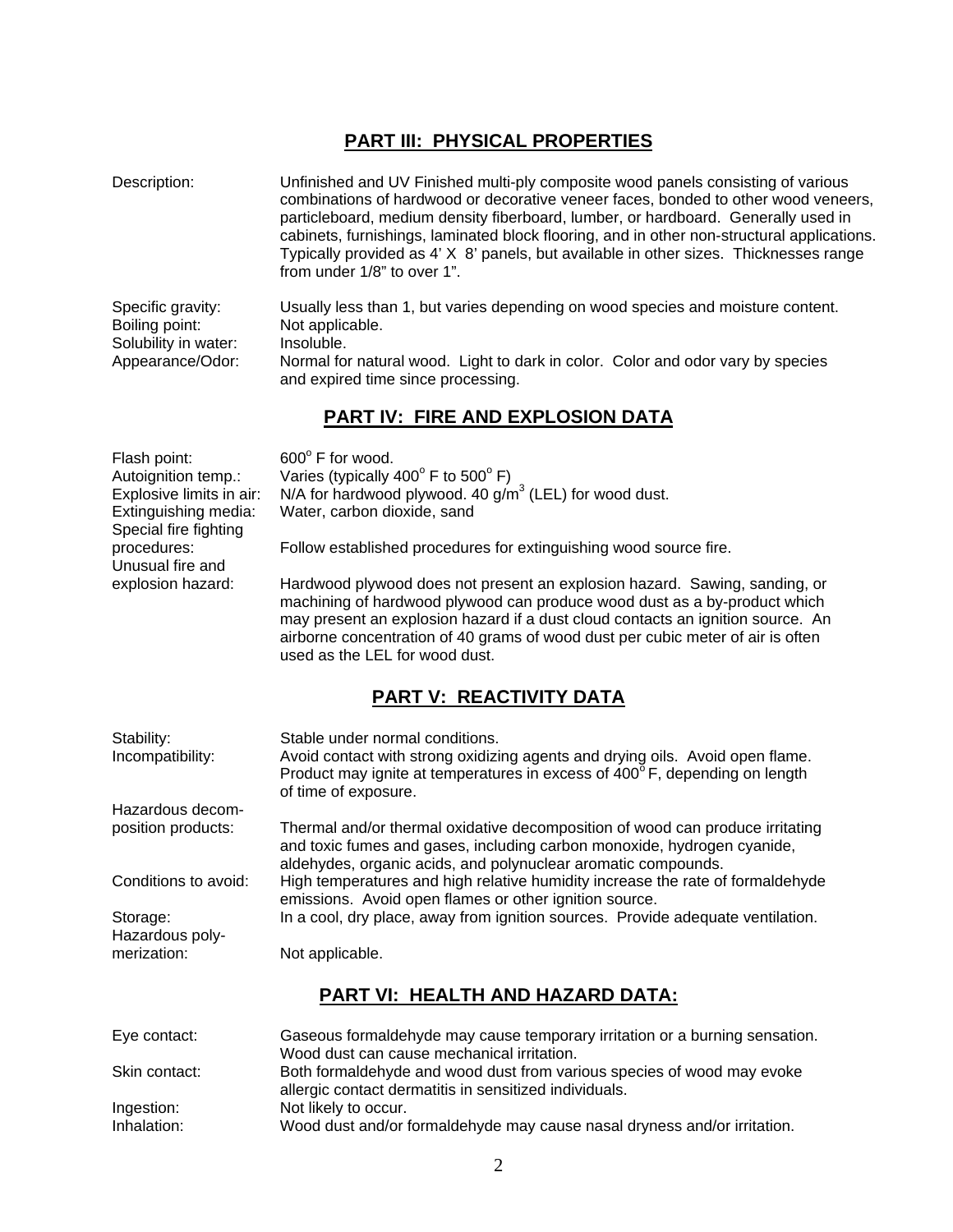Coughing, sneezing, wheezing, sinusitis, prolonged colds, and headaches have also been reported. Both may aggravate preexisting respiratory conditions or allergies. Wood dust may also cause nasal obstruction.

Chronic effects: Depending on species, wood dust may cause dermatitis on prolonged, repetitive contact. Formaldehyde and/or wood dust may cause respiratory sensitization and/or irritation. Pre-existing respiratory disorders may be aggravated by exposure.

> Prolonged exposure to wood dust has been reported by some observers of European furniture workers to be associated with nasal cancer. IARC classifies wood dust as a carcinogen to humans (Group 1). This classification is based primarily on IARC's evaluation of increased risk in the occurrence of adenocarcinomas of the nasal cavities and paranasal sinuses associated with exposure to wood dust. IARC did not find sufficient evidence to associate cancers of the oropharynx, lung, lymphatic, and hematopietic systems, stomach, colon, or rectum with exposure to wood dust. The National Toxicology Program (NTP) has also listed wood dust as a known human carcinogen. Wood dust is not listed as a carcinogen by ACGIH or OSHA. A large case control nasal cancer mortality study in North Carolina, Mississippi, Washington and Oregon (1962-1977) did not demonstrate an association between nasal cancer and occupations normally associated with wood dust.

> Formaldehyde is listed by IARC as a human carcinogen. NTP includes formaldehyde in the Annual Report on Carcinogens. Formaldehyde is regulated by OSHA as a potential cancer agent. Some rats exposed under laboratory conditions to 14 ppm formaldehyde (a level far exceeding human tolerance limits, and far exceeding that normally found in the workplace) for two years developed a nasal cancer. The Universities Associated for Research and Education in Pathology (UAREP) has stated in a report, Epidemiology of a Chronic Occupational Exposure to Formaldehyde, (December, 1987,) that: "1: For no malignancy in man is there convincing evidence of a relationship with formaldehyde exposure; and 2: Furthermore, that if a relationship does exist, the excess risk, in absolute terms, must be small."

## **PART VII: PRECAUTIONS AND SAFE HANDLING**

| Ventilation:        | Provide adequate ventilation and exhaust to keep airborne contaminant<br>concentration levels below the OSHA PELs, and to reduce the possible buildup<br>of formaldehyde gas, particularly when high temperatures and relative humidity<br>occur. Avoid dusty conditions, and observe same ventilation for wood dust as<br>indicated for formaldehyde. |
|---------------------|--------------------------------------------------------------------------------------------------------------------------------------------------------------------------------------------------------------------------------------------------------------------------------------------------------------------------------------------------------|
| Personal protective |                                                                                                                                                                                                                                                                                                                                                        |
| equipment:          | Wear goggles or safety glasses when manufacturing or machining any wood<br>product. Wear NIOSH/MSHA approved respirator when the allowable limits<br>may be exceeded. Other protective equipment, such as gloves and outer<br>garments may be needed, depending on dust conditions.                                                                    |
| Fire prevention:    | Avoid open flames or other ignition sources. Keep fire extinguisher readily<br>available.                                                                                                                                                                                                                                                              |
|                     | <b>PART VIII: EMERGENCY AND FIRST AID PROCEDURES</b>                                                                                                                                                                                                                                                                                                   |
| Eyes:               | Flush with large amounts of water. Remove to fresh air. If irritation persists,<br>seek medical attention.                                                                                                                                                                                                                                             |
| Skin <sup>.</sup>   | Wash affected area with soan and water. If rash, nersistent irritation, or                                                                                                                                                                                                                                                                             |

| <b>PRILLE</b> | <u>Washi ancolca area willi soap ana walch. In idon, persistent inilation, or</u>  |
|---------------|------------------------------------------------------------------------------------|
|               | dermatitis occurs, seek medical attention.                                         |
| Inhalation:   | Remove to fresh air. Get medical advice if persistent irritation, severe coughing, |
|               | or breathing difficulty occurs.                                                    |
| Ingestion:    | Not applicable.                                                                    |